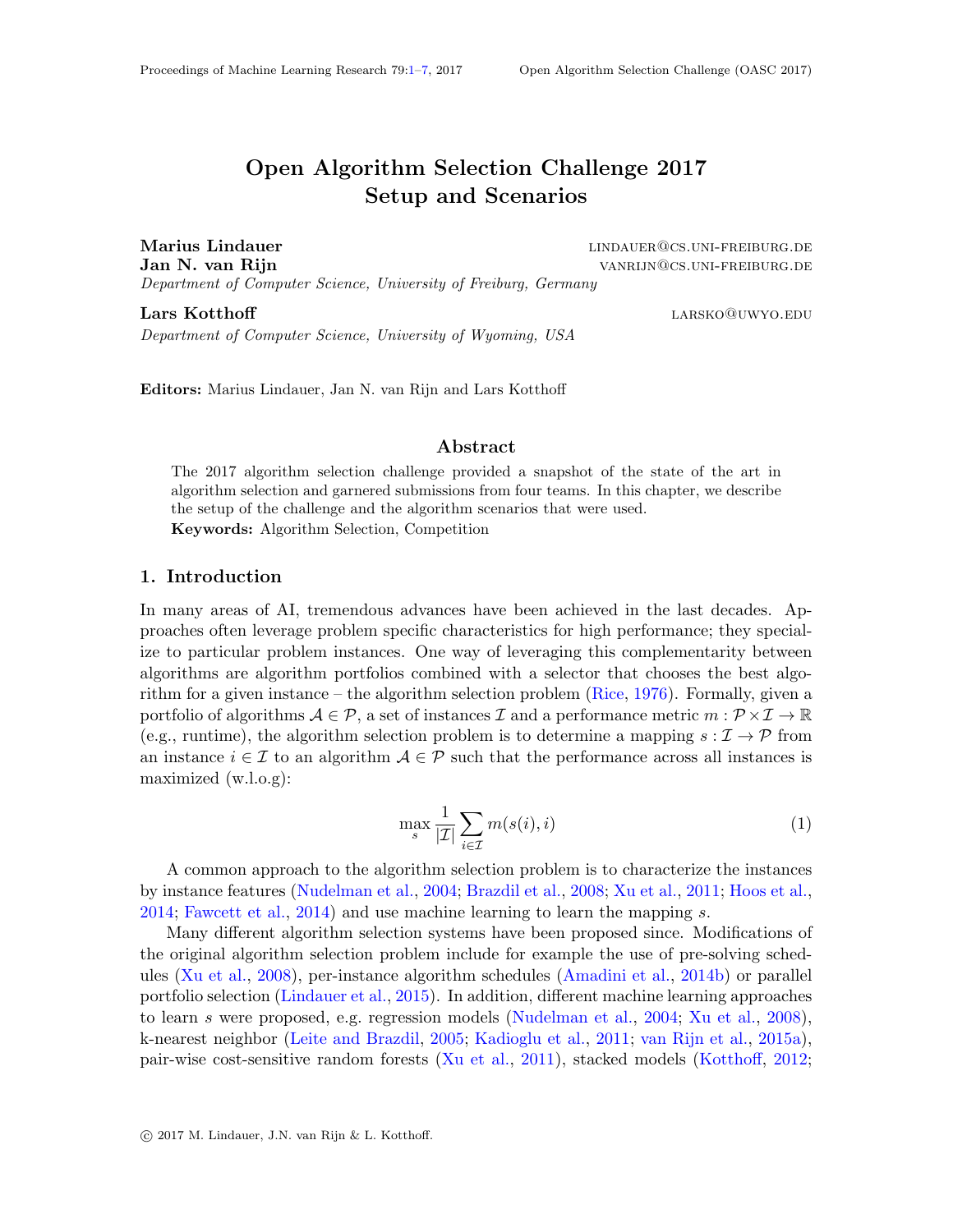[Samulowitz et al.,](#page-5-4) [2013\)](#page-5-4) and dynamic portfolios [\(van Rijn et al.,](#page-5-5) [2015b\)](#page-5-5). For a thorough overview on algorithm selection, we refer the interested reader to [Kotthoff](#page-4-6) [\(2014\)](#page-4-6).

ASlib [\(Bischl et al.,](#page-4-7) [2016\)](#page-4-7) is a benchmark library for algorithm selection that collects data from the literature to provide a reproducible way of comparing different approaches and evaluating the state of the art. It enabled the first challenge on algorithm selection in 2015 [\(Kotthoff et al.,](#page-4-8) [2017\)](#page-4-8), and the open algorithm selection challenge (OASC) in 2017. In this document, we describe the setup of the OASC and the way we selected a new set of interesting algorithm selection benchmarks for it.

## 2. Setup

The series of algorithm selection challenges is built upon the algorithm selection library (ASlib; [Bischl et al.](#page-4-7) [\(2016\)](#page-4-7)). An ASlib scenario contains pre-computed results for a portfolio of algorithms on a set of instances (e.g., a SAT instance or a Machine Learning dataset); i.e.  $m(\mathcal{A}, i)$  is known for all pairs of  $\mathcal{A} \in \mathcal{P}$  and  $i \in \mathcal{I}$ . Furthermore for each instance, a set of pre-computed instance features are available, as well as the time required to compute the feature values. Having access to this data (and additional meta-data such as cutoff times) enables algorithm selection researchers to perform reproducible comparisons of approaches. ASI is distinguishes between two types of scenarios: *runtime scenarios* and *quality scenarios*. In runtime scenarios the goal is to minimize the time to select an algorithm that solves all instances (e.g. SAT, TSP), whereas in quality scenarios the goal is to find the algorithm that obtains the highest score according to some metric (e.g. Machine Learning). The main practical difference between the two types of scenarios is that the cost of feature computation adds overhead in the former, but not in the latter case. Part of the data for a scenario was given to participants to train their approaches on and another part was held out to enable verification and a fair comparison.

The main differences between the 2017 and the 2015 algorithm selection challenges are as follows:

- 1. In 2015, all scenarios were known, but the splits into training and test instances were unknown. In 2017, the participants had access to performance and feature data on training instances  $(2/3)$ , and only the instance features for the test instances  $(1/3)$ .
- 2. In addition, new scenarios that had not been published as part of ASlib before were included in the 2017 evaluation. All scenarios were obfuscated by replacing scenario, algorithm, instance, and feature names and multiplying all performance and feature values by 4.
- 3. In 2015, the participants submitted their algorithm selection systems which were trained and run by the organizers. In 2017, participants submitted their predictions for the test set.
- 4. The 2017 challenge allowed arbitrary schedules of feature computation and algorithm steps.
- 5. In 2017, each team was allowed a maximum of two submissions.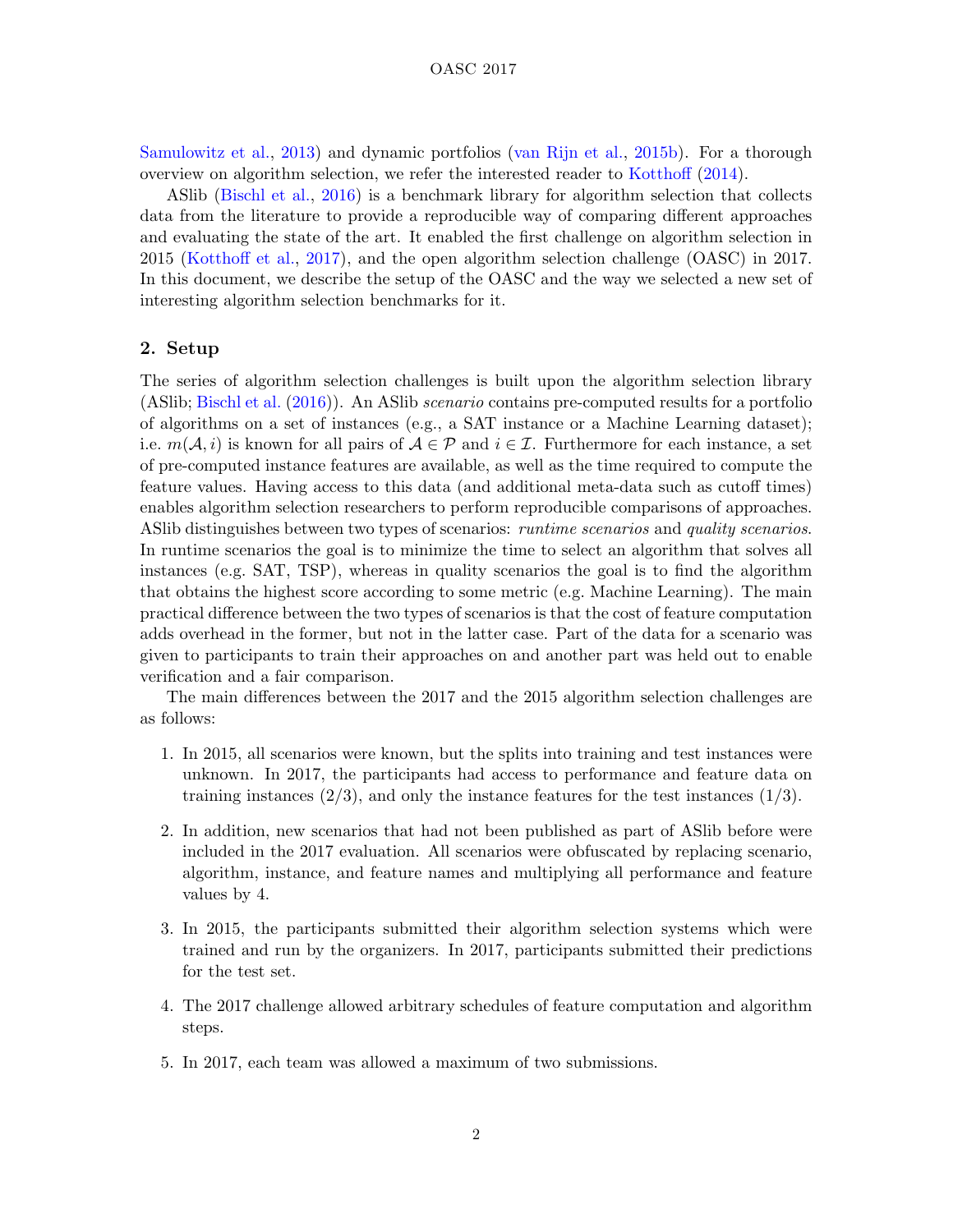#### OASC 2017

We used the *closed gap* metric to compare the performance of algorithm selection systems across different scenarios, as in the 2015 challenge. Given the optimal performance of the virtual best solver (oracle)  $m_{VBS}$ , the baseline performance of always selecting the best average solver  $m_{\text{SBS}}$  (single best solver), and the algorithm selection system at hand  $m_s$ , the closed gap for an algorithm selection benchmark is defined as:

$$
\frac{m_{\rm SBS} - m_s}{m_{\rm SBS} - m_{\rm VBS}}\tag{2}
$$

In this metric, 1.0 corresponds to a perfect score (i.e. the algorithm selection system always selects the best algorithm for each instance and does not generate overhead due to instance feature computation) and 0.0 corresponds to the baseline (i.e. the single best solver). A value of less than 0.0 indicates that the algorithm selection system is worse than the single best solver, i.e. chooses algorithms that perform worse than it.<sup>[1](#page-2-0)</sup>

## 3. Algorithm Selection Scenarios

Apart from giving the snapshot of the state of the art in algorithm selection at the time, the algorithm selection challenge is also an opportunity to collect new scenarios for ASlib. We build new scenarios for recent competitions, the CSP Minizinc Competition [\(Stuckey et al.,](#page-5-6) [2014\)](#page-5-6), the MaxSAT Evaluation [\(Argelich et al.,](#page-4-9) [2008\)](#page-4-9), Mittelmann's annual MIPLib evaluation [\(Koch et al.,](#page-4-10) [2011\)](#page-4-10), the QBF evaluation [\(Pulina,](#page-5-7) [2016\)](#page-5-7), and SAT03-16 INDU, which covers the international SAT competition from 2003 to 2016 [\(Balyo et al.,](#page-4-11) [2017\)](#page-4-11). The instance features for all of these scenarios were computed with publicly-available software (BNSL [\(Malone et al.,](#page-5-8) [2018\)](#page-5-8), CSP [\(Amadini et al.,](#page-3-1) [2014a\)](#page-3-1), Machine Learning [\(Pfahringer](#page-5-9) [et al.,](#page-5-9) [2000;](#page-5-9) [Sun and Pfahringer,](#page-5-10) [2013;](#page-5-10) [van Rijn,](#page-5-11) [2016\)](#page-3-2), MaxSAT (Ansótegui et al., 2016), MIP [\(Leyton-Brown et al.,](#page-4-12) [2009\)](#page-4-12), QBF [\(Pulina and Tacchella,](#page-5-12) [2010\)](#page-5-12), SAT [\(Xu et al.,](#page-6-2) [2008;](#page-6-2) [Alfonso and Manthey,](#page-3-3) [2014\)](#page-3-3) and TTP [\(Wagner et al.,](#page-6-3) [2017\)](#page-6-3)). The runtimes of the algorithms and the feature computation costs were not measured on the same hardware. However, since the feature costs are typically quite small compared to the algorithm runtimes, the estimation of an algorithm selection system's performance should be quite close to its real performance.

Table [1](#page-3-4) shows the variety of different algorithm selection scenarios we used. We collected scenarios from 8 application different domains and with different characteristics, ranging across different numbers of algorithms (5-31) and instances (100-9720). The 2017 challenge included scenarios with solution quality as the performance metric for the first time.

To study the effect of small changes between scenarios, we included two pairs of very similar scenarios. CSP-Minizinc-Obj-2016 and CSP-Minizinc-Time-2016 consider the same algorithms, instances and features, but the performance metric is different. In MAXSAT-PMS-2016 and MAXSAT-WPMS-2016, the algorithms and instances are different, but the features are the same and the instances are typically considered to be quite similar.

The remainder of this volume gives the descriptions of the submissions.

<span id="page-2-0"></span><sup>1.</sup> The full rules and submission instructions are available at [http://www.coseal.net/](http://www.coseal.net/open-algorithm-selection-challenge-2017-oasc/) [open-algorithm-selection-challenge-2017-oasc/](http://www.coseal.net/open-algorithm-selection-challenge-2017-oasc/).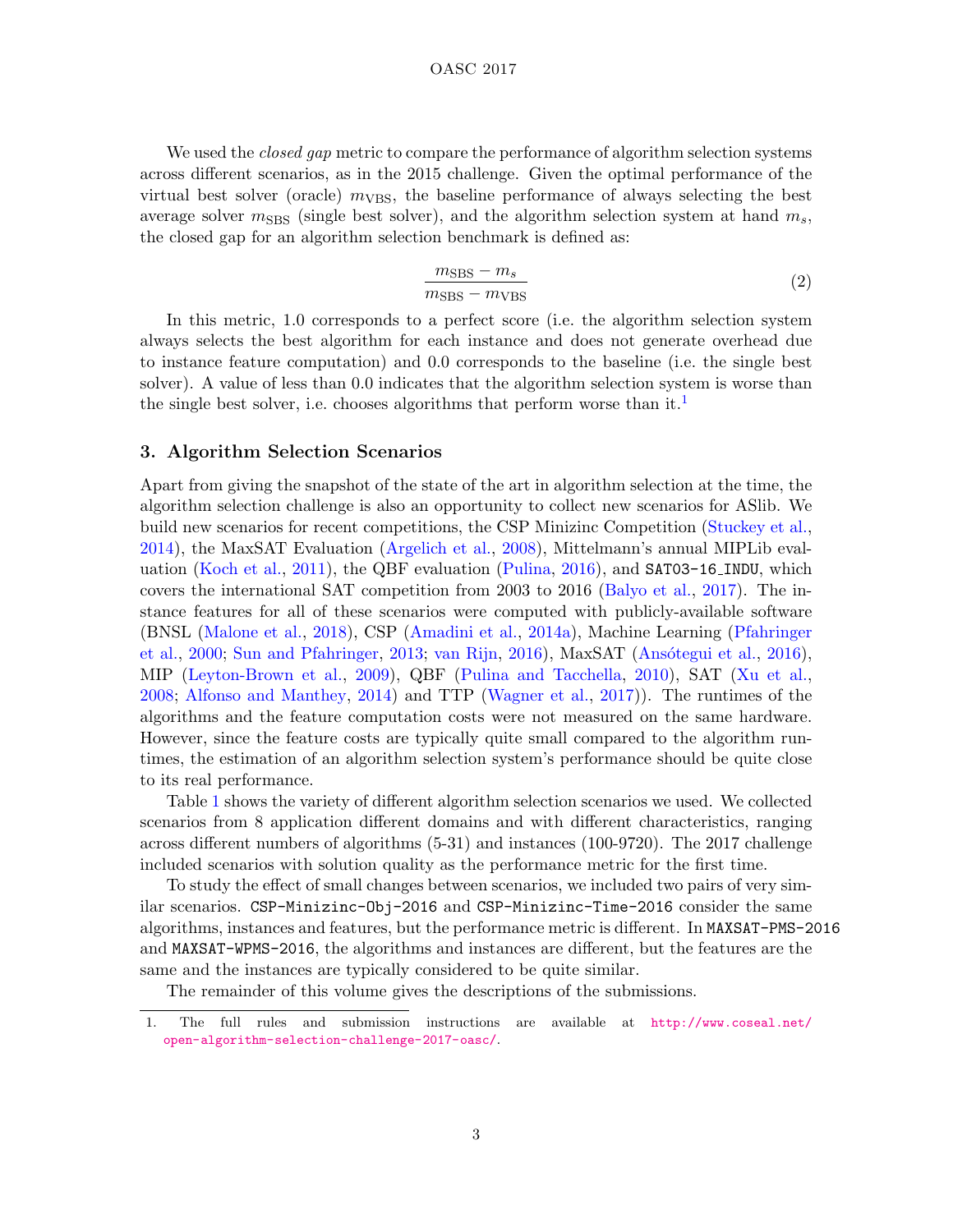| Scenario                 | Alias         | $ \mathcal{A} $ | $\mathcal I$ | ${\cal F}$ | F-Costs  | Objective | Speedup |
|--------------------------|---------------|-----------------|--------------|------------|----------|-----------|---------|
| <b>BNSL-2016*</b>        | Bado          | 8               | 1179         | 86         |          | Time      | 41      |
| $CSP-Minizinc-Obj-2016$  | Camilla       | 8               | 100          | 95         | $\times$ | Quality   | n/a     |
| $CSP-Minizinc-Time-2016$ | Caren         | 8               | 100          | 95         |          | Time      | 61      |
| MAXSAT-PMS-2016          | Magnus        | 19              | 601          | 37         |          | Time      | 25      |
| MAXSAT-WPMS-2016         | Monty         | 18              | 630          | 37         |          | Time      | 16      |
| MIP-2016                 | <b>Mira</b>   | 5               | 218          | 143        |          | Time      | 11      |
| OPENML-WEKA-2017         | <b>Oberon</b> | 30              | 105          | 103        | $\times$ | Quality   | n/a     |
| $QBF-2016$               | Qill          | 24              | 825          | 46         |          | Time      | 265     |
| $SAT12-ALL*$             | <b>Svea</b>   | 31              | 1614         | 115        |          | Time      | 30      |
| SAT03-16_INDU            | Sora          | 10              | 2000         | 483        |          | Time      | 13      |
| $TTP-2016*$              | Titus         | 22              | 9720         | 50         | X        | Quality   | n/a     |

<span id="page-3-4"></span>Table 1: Overview of algorithm selection scenarios used in 2017 showing the alias in the competition, the number of algorithms  $|\mathcal{A}|$ , the number of instances  $|\mathcal{I}|$ , the number of instance features  $|\mathcal{F}|$ , whether costs for feature computation are available (F-Costs), the performance objective and for runtime scenarios, the speedup of the virtual best solver (VBS) over the single best solver  $(m_{\text{SBS}}/m_{\text{VBS}})$ . Scenarios marked with an asterisk were available in ASlib before the challenge.

# Acknowledgements

We thank Rolf-David Bergdoll for collecting the data for the new algorithm selection benchmarks. M. Lindauer acknowledges funding by the DFG (German Research Foundation) under Emmy Noether grant HU 1900/2-1. J. N. van Rijn acknowledges funding by the European Research Council (ERC) under the European Union's Horizon 2020 research and innovation programme under grant no. 716721. Lars Kotthoff thanks Marius for including him.

# References

- <span id="page-3-3"></span>E. Alfonso and N. Manthey. New CNF features and formula classification. In D. Le Berre, editor, Proceedings of Fifth Pragmatics of SAT workshop (POS), volume 27 of EPiC Series in Computing, pages 57–71, 2014.
- <span id="page-3-1"></span>R. Amadini, M. Gabbrielli, and J. Mauro. An enhanced features extractor for a portfolio of constraint solvers. In Y. Cho, S. Shin, S. Kim, C. Hung, and J. Hong, editors, Proceedings of Symposium on Applied Computing, pages 1357–1359. ACM, 2014a.
- <span id="page-3-0"></span>R. Amadini, M. Gabbrielli, and J. Mauro. SUNNY: a lazy portfolio approach for constraint solving. Theory and Practice of Logic Programming, 14(4-5):509–524, 2014b.
- <span id="page-3-2"></span>C. Ansótegui, J. Gabàs, Y. Malitsky, and M. Sellmann. Maxsat by improved instancespecific algorithm configuration. Artifical Intelligence, 235:26–39, 2016.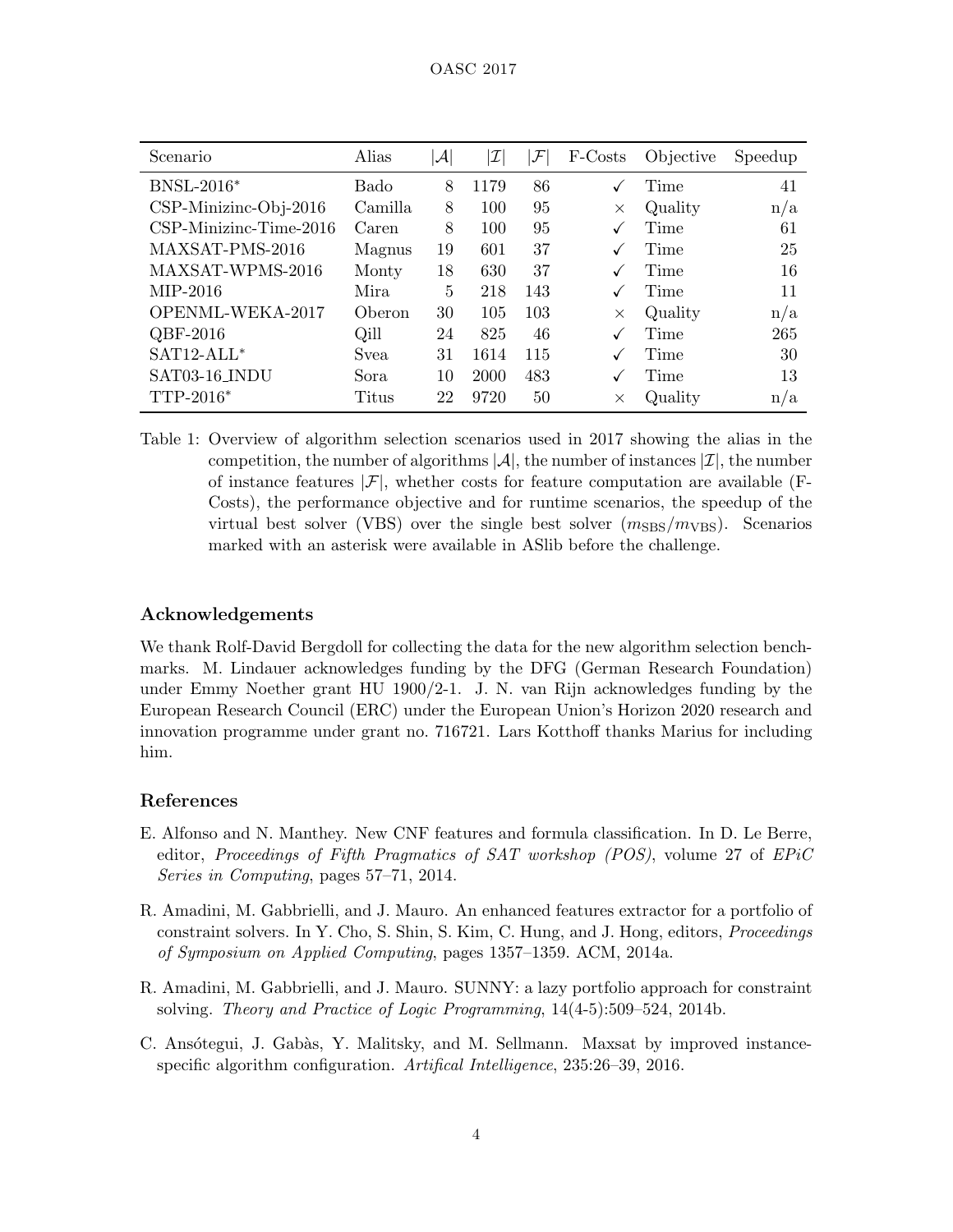- <span id="page-4-9"></span>J. Argelich, C. Min Li, F. Manyà, and J. Planes. The first and second max-sat evaluations. JSAT, 4(2-4):251–278, 2008.
- <span id="page-4-11"></span>T. Balyo, M. Heule, and M. Järvisalo. SAT competition 2016: Recent developments. In S.Singh and S. Markovitch, editors, Proceedings of the Conference on Artificial Intelligence (AAAI'17), pages 5061–5063. AAAI Press, 2017.
- <span id="page-4-7"></span>B. Bischl, P. Kerschke, L. Kotthoff, M. Lindauer, Y. Malitsky, A. Frechétte, H. Hoos, F. Hutter, K. Leyton-Brown, K. Tierney, and J. Vanschoren. ASlib: A benchmark library for algorithm selection. Artificial Intelligence, pages 41–58, 2016.
- <span id="page-4-0"></span>P. Brazdil, C. Giraud-Carrier, C. Soares, and R. Vilalta. Metalearning: Applications to Data Mining. Springer Publishing Company, Incorporated, 1 edition, 2008.
- <span id="page-4-2"></span>C. Fawcett, M. Vallati, F. Hutter, J. Hoffmann, H. Hoos, and K. Leyton-Brown. Improved features for runtime prediction of domain-independent planners. In S. Chien, D. Minh, A. Fern, and W. Ruml, editors, Proceedings of the Twenty-Fourth International Conference on Automated Planning and Scheduling (ICAPS-14). AAAI, 2014.
- <span id="page-4-1"></span>H. Hoos, M. Lindauer, and T. Schaub. claspfolio 2: Advances in algorithm selection for answer set programming. Theory and Practice of Logic Programming, 14:569–585, 2014.
- <span id="page-4-4"></span>S. Kadioglu, Y. Malitsky, A. Sabharwal, H. Samulowitz, and M. Sellmann. Algorithm selection and scheduling. In J. Lee, editor, Proceedings of the Seventeenth International Conference on Principles and Practice of Constraint Programming (CP'11), volume 6876 of Lecture Notes in Computer Science, pages 454–469. Springer-Verlag, 2011.
- <span id="page-4-10"></span>T. Koch, T. Achterberg, E. Andersen, O. Bastert, T. Berthold, R. Bixby, E. Danna, G. Gamrath, A. Gleixner, S. Heinz, A. Lodi, H. Mittelmann, T. Ralphs, D. Salvagnin, D. Steffy, and K. Wolter. MIPLIB 2010. Mathematical Programming Computation, 3(2):103–163, 2011.
- <span id="page-4-5"></span>L. Kotthoff. Hybrid Regression-Classification Models for Algorithm Selection. In 20th European Conference on Artificial Intelligence, pages 480–485, August 2012.
- <span id="page-4-6"></span>L. Kotthoff. Algorithm selection for combinatorial search problems: A survey. AI Magazine, 35(3):48–60, 2014.
- <span id="page-4-8"></span>L. Kotthoff, B. Hurley, and B. O'Sullivan. The ICON challenge on algorithm selection. AI Magazine, 38(2):91–93, 2017.
- <span id="page-4-3"></span>R. Leite and P. Brazdil. Predicting Relative Performance of Classifiers from Samples. In Proceedings of the 22nd international conference on Machine learning (ICML), pages 497–503. ACM, 2005.
- <span id="page-4-12"></span>K. Leyton-Brown, E. Nudelman, and Y. Shoham. Empirical hardness models: Methodology and a case study on combinatorial auctions. Journal of the ACM, 56(4), 2009.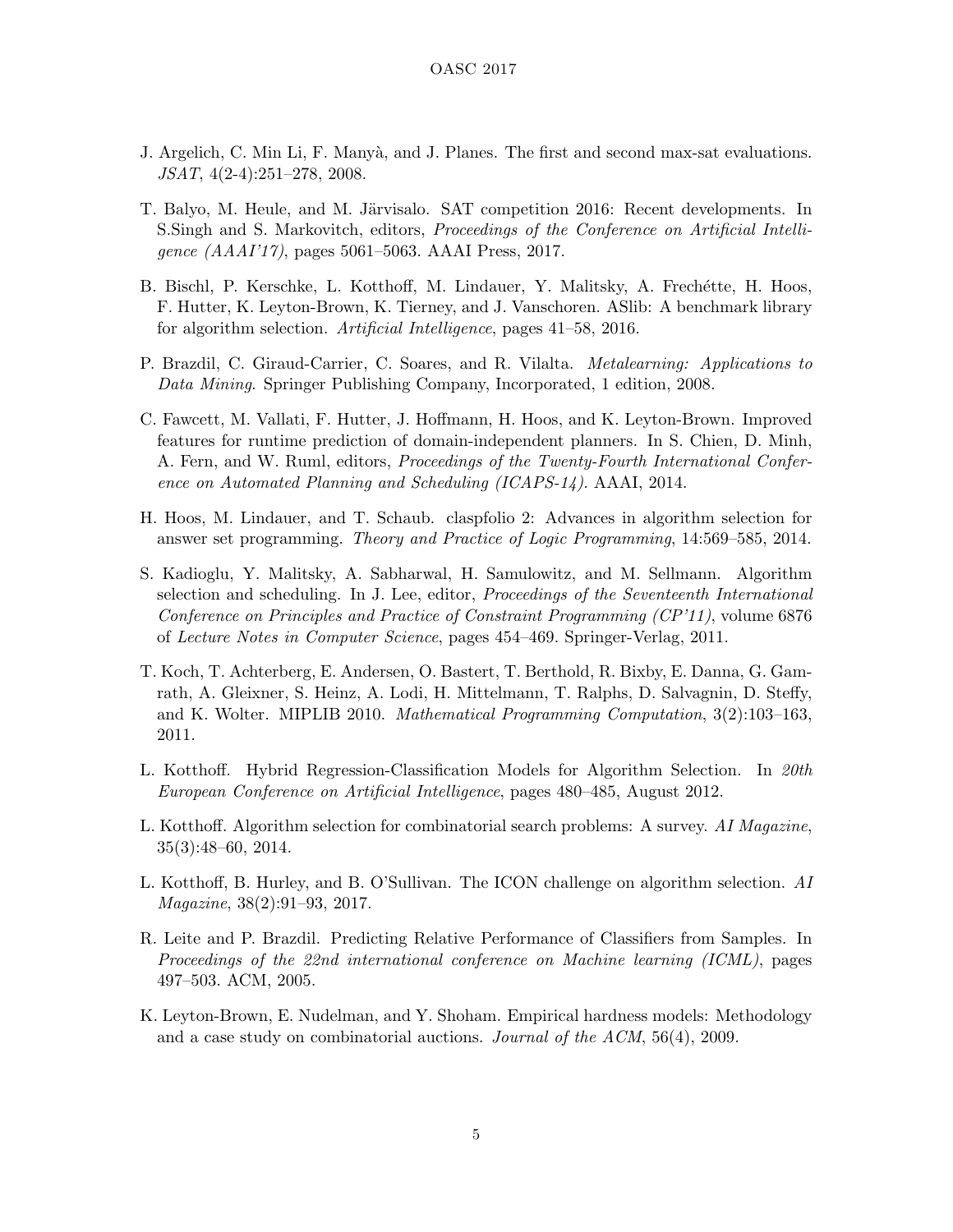- <span id="page-5-2"></span>M. Lindauer, H. Hoos, and F. Hutter. From sequential algorithm selection to parallel portfolio selection. In C. Dhaenens, L. Jourdan, and M. Marmion, editors, Proceedings of the Nineth International Conference on Learning and Intelligent Optimization (LION'15), Lecture Notes in Computer Science, pages 1–16. Springer-Verlag, 2015.
- <span id="page-5-8"></span>B. Malone, K. Kangas, M. Järvisalo, M. Koivisto, and P. Myllymäki. Empirical hardness of finding optimal bayesian network structures: Algorithm selection and runtime prediction. Machine Learning, 2018. to appear.
- <span id="page-5-1"></span>E. Nudelman, K. Leyton-Brown, A. Devkar, Y. Shoham, and H. Hoos. Understanding random SAT: Beyond the clauses-to-variables ratio. In M. Wallace, editor, Proceedings of the 10th International Conference on Principles and Practice of Constraint Programming  $(CP'04)$ , volume 3258 of Lecture Notes in Computer Science, pages 438–452. Springer-Verlag, 2004.
- <span id="page-5-9"></span>B. Pfahringer, H. Bensusan, and C. Giraud-Carrier. Tell me who can learn you and I can tell you who you are: Landmarking Various Learning Algorithms. In Proceedings of the 17th international conference on machine learning (ICML), pages 743–750, 2000.
- <span id="page-5-7"></span>L. Pulina. The ninth QBF solvers evaluation - preliminary report. In F. Lonsing and M. Seidl, editors, Proceedings of the 4th International Workshop on Quantified Boolean Formulas (QBF'16), volume 1719 of CEUR Workshop Proceedings, pages 1–13. CEUR-WS.org, 2016.
- <span id="page-5-12"></span>L. Pulina and A. Tacchella. AQME'10. JSAT, 7(2-3):65–70, 2010.
- <span id="page-5-0"></span>J. Rice. The algorithm selection problem. Advances in Computers, 15:65–118, 1976.
- <span id="page-5-4"></span>H. Samulowitz, C. Reddy, A. Sabharwal, and M. Sellmann. Snappy: A simple algorithm portfolio. In M. Järvisalo and A. Van Gelder, editors, *Proceedings of the 16th International* Conference on Theory and Applications of Satisfiability Testing, volume 7962 of Lecture Notes in Computer Science, pages 422–428. Springer, 2013.
- <span id="page-5-6"></span>P. Stuckey, T. Feydy, A. Schutt, G. Tack, and J. Fischer. The minizinc challenge 2008-2013. AI Magazine, 35(2):55–60, 2014.
- <span id="page-5-10"></span>Q. Sun and B. Pfahringer. Pairwise meta-rules for better meta-learning-based algorithm ranking. Machine learning, 93(1):141–161, 2013.
- <span id="page-5-11"></span>J. N. van Rijn. Massively Collaborative Machine Learning. PhD thesis, Leiden University, 2016.
- <span id="page-5-3"></span>J. N. van Rijn, S. Abdulrahman, P. Brazdil, and J. Vanschoren. Fast Algorithm Selection using Learning Curves. In Proceedings of the International Symposium on Advances in Intelligent Data Analysis XIV, pages 298–309. Springer, 2015a.
- <span id="page-5-5"></span>J. N. van Rijn, G. Holmes, B. Pfahringer, and J. Vanschoren. Having a Blast: Meta-Learning and Heterogeneous Ensembles for Data Streams. In Proceedings of the IEEE International Conference on Data Mining (ICDM), pages 1003–1008. IEEE, 2015b.